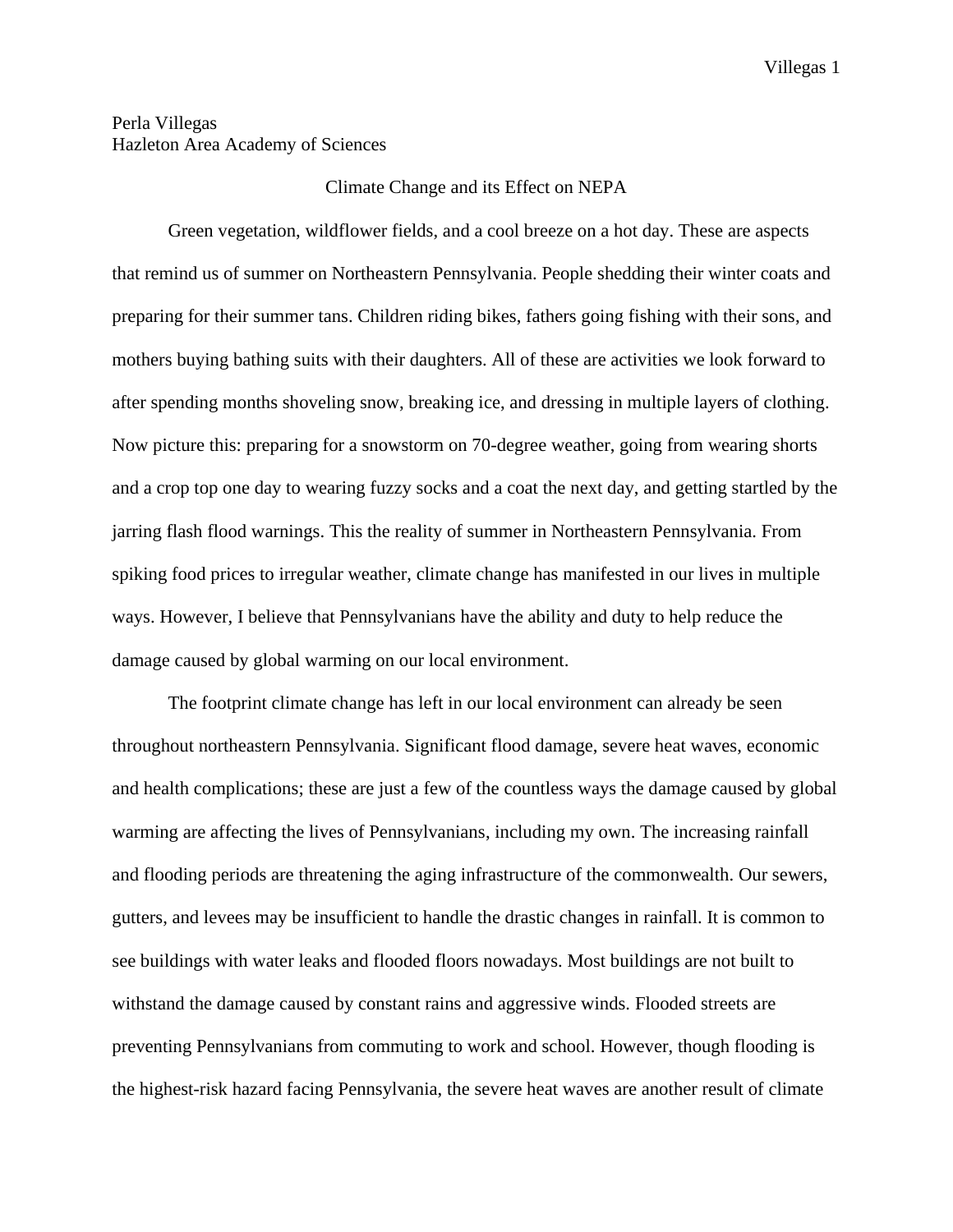Villegas 2

change that are impacting our everyday lives. For instance, winter activities like snowboarding or skiing are facing irregular and short periods of availability, which affects the people offering and using the service alike. Sun related activities such as tanning may put you at higher risk of suffering from heat-related illnesses and skin diseases. Additionally, heat waves also indirectly effect the lives of Pennsylvanians through higher electricity bills due to longer periods using air conditioning units and prices rising for certain winter crops. To put it in retrospect, it would be easier to name the ways climate change is not affecting northeastern Pennsylvania.

Undoubtedly, global warming and climate change are manifesting in all aspects of our everyday lives. However, Pennsylvania residents have the choice to either continue to destroy our ecosystem and lives simultaneously or stop the exponential damage caused by global warming. I believe that if we took drastic measures to lead eco-friendly lives the damage would not be as severe as it is now. Therefore, I propose to leaders in our community to implement compulsory environmental conservation classes in all schools to address this issue. Just like the old saying "you cannot teach an old dog new tricks," I believe that it would be easier to train the young population on how to be ecologically mindful than to attempt to change the everyday routines of the established population. I believe that by making eco-friendly practices a normal part of a teenager's routine, upcoming populations would progressively become more sustainable and ecological. For instance, teaching kids how to properly discard trash and recycle makes them more likely to continue this habit. If ecology and environmental studies were a compulsory part of a student's curriculum, I believe that children will grow up to be more ecologically mindful and refrain from doing activities that further accelerate the damage caused by global warming.

To measure the impact caused by my "Green Schools" plan, I would demand schools to participate in various environmental conservation plans and keep detailed logs of their